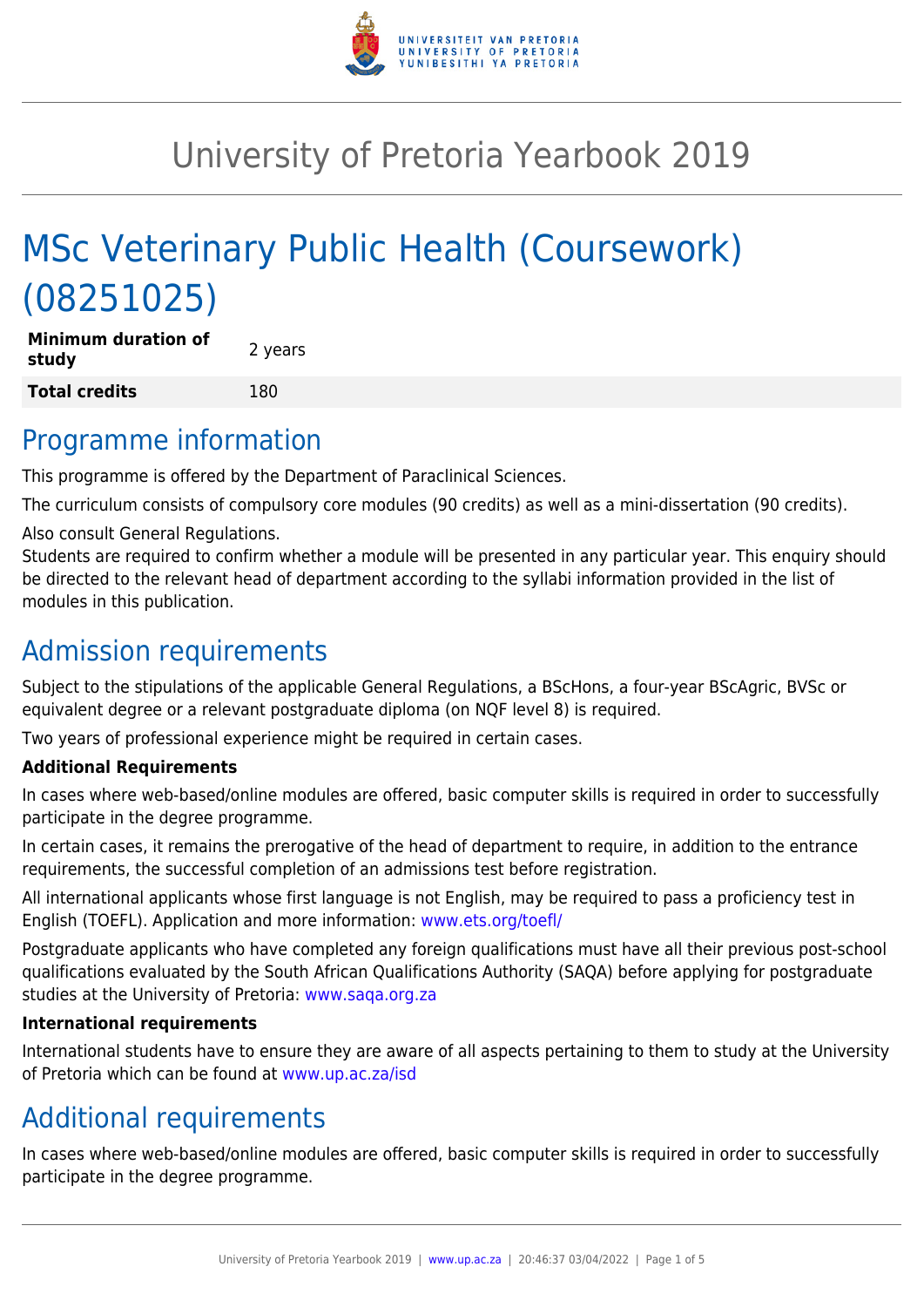

In certain cases, it remains the prerogative of the head of department to require, in addition to the entrance requirements, the successful completion of an admissions test before registration. A student may also be required to pass of proficiency test in English (TOEFL).

# Examinations and pass requirements

A minimum examination mark of 50% is required in each of the modules where a semester or year mark is not required. However, where a semester or year mark is required, the latter will contribute 50% to the final mark. A subminimum of 40% is required in the examination and a final mark of at least 50 % to pass the module. Instructions regarding requirements for semester, year or examination marks are published in the study guides, for the specific attention of candidates.

The MSc coursework degree is conferred by virtue of the successful completion of examinations on the coursework modules and a mini-dissertation.

If a student fails a module, he/she will have to repeat the module the following year. A module cannot be repeated more than twice.

# Research information

Also consult the General Regulations.

Candidates must submit a mini-dissertation which deals with an applied field of study. The topic is determined in consultation with the supervisor and the relevant head of department, and must be approved according to Faculty guidelines. The mini-dissertation is based on an applied research project or related research projects (which need not be original), planned and reported by the candidate. (Assistance with statistical processing, applied specialised procedures, etc. is allowed, but must be acknowledged.)

An internal as well as external examiner will evaluate the mini-dissertation. The supervisor may not be an examiner.

The average mark of the separate marks awarded by all examiners constitutes the final mark for the minidissertation. The minimum pass mark is 50%. The Dean, on the recommendation of the relevant head of the department, may permit a candidate who has failed, to submit an amended mini-dissertation for final adjudication.

### Pass with distinction

The degree is conferred with distinction on a student who has obtained at least 75% for the mini-dissertation and a weighted average of at least 75% in the other modules needed to comply with degree requirements, provided that a minimum pass mark of 60% in all the other modules have been obtained.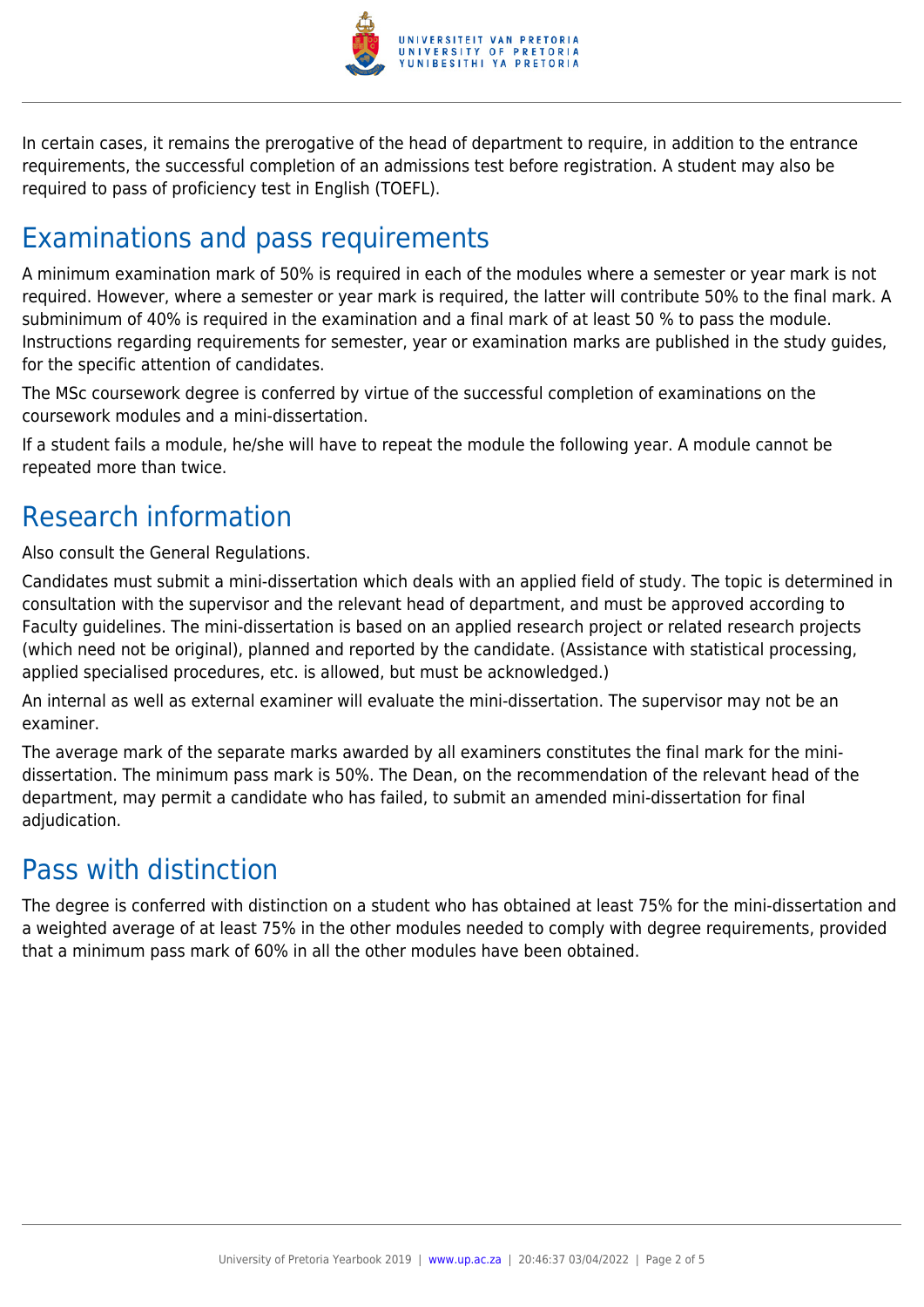

## Curriculum: Year 1

**Minimum credits: 90**

null

### **Fundamental modules**

### **Research methodology 813 (VRM 813)**

| <b>Module credits</b>         | 0.00                                |
|-------------------------------|-------------------------------------|
| Language of tuition           | Module is presented in English      |
| <b>Department</b>             | <b>Veterinary Tropical Diseases</b> |
| <b>Period of presentation</b> | Semester 1 and Semester 2           |

#### **Module content**

A web-based introductory module in research methodology that includes planning and undertaking a research project or clinical trial, collecting and analysing data, scientific writing, and enabling preparation and presenting of a research protocol.

### **Core modules**

#### **Basic veterinary epidemiology 851 (EPL 851)**

| <b>Module credits</b>         | 10.00                                                                                                                                                  |
|-------------------------------|--------------------------------------------------------------------------------------------------------------------------------------------------------|
| <b>Prerequisites</b>          | A BVSc or equivalent qualification. Non-veterinary graduates will be considered<br>under exceptional circumstances. Recommended: Grade 12 Mathematics. |
| <b>Contact time</b>           | 1 web-based period per week, 1 other contact session per week                                                                                          |
| <b>Language of tuition</b>    | Module is presented in English                                                                                                                         |
| <b>Department</b>             | <b>Production Animal Studies</b>                                                                                                                       |
| <b>Period of presentation</b> | Semester 1                                                                                                                                             |

#### **Module content**

An introductory module in veterinary epidemiology designed to provide a sound foundation in epidemiology that can be applied in practice and upon which further studies can be built. The module covers aspects of population medicine, disease outbreak investigation, clinical epidemiology, experimental studies, observational studies, surveys, basic analytical tools and diagnostic tests

#### **Veterinary public health: Meat hygiene 881 (VPH 881)**

| <b>Module credits</b> | 40.00                                                |
|-----------------------|------------------------------------------------------|
| <b>Prerequisites</b>  | No prerequisites.                                    |
| <b>Contact time</b>   | 10 practicals per week, 5 web-based periods per week |
| Language of tuition   | Module is presented in English                       |
| <b>Department</b>     | <b>Paraclinical Sciences</b>                         |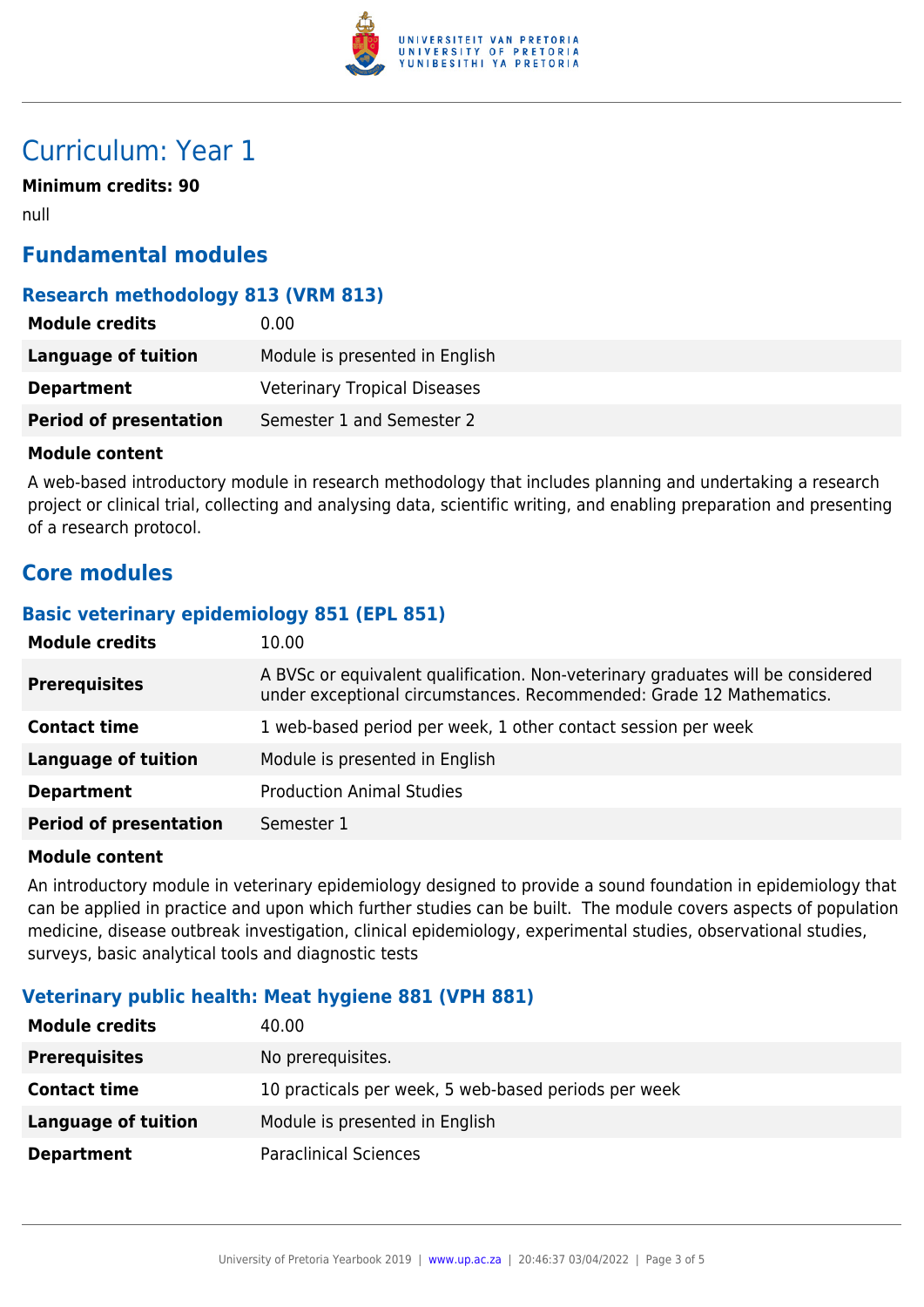

#### **Period of presentation** Year

#### **Module content**

A coherent and critical understanding and application of the theory and research methodologies and techniques relevant to all aspects of red meat hygiene relating to prevention and control of zoonoses and other diseases transmitted by meat, welfare of livestock, pre-harvesting, harvesting and post-harvesting aspects of red meat production, practical application of HACCP relating to the specific activities, prevention and control of chemical residues in meat, including veterinary drug residues and appropriate national and international legislation. An understanding of how these relate to applied research relevant to industry or public health (including the ability to select and apply research methods effectively). Ability must be shown to rigorously critique and evaluate current research and participate in scholarly debates in this area of specialisation. Ability must be demonstrated to relate theory to practice and vice versa and to think epistemologically.

#### **Veterinary public health: Veterinary milk hygiene 883 (VPH 883)**

| <b>Module credits</b>         | 40.00                                                |
|-------------------------------|------------------------------------------------------|
| <b>Prerequisites</b>          | No prerequisites.                                    |
| <b>Contact time</b>           | 5 web-based periods per week, 10 practicals per week |
| Language of tuition           | Module is presented in English                       |
| <b>Department</b>             | <b>Paraclinical Sciences</b>                         |
| <b>Period of presentation</b> | Year                                                 |

#### **Module content**

A coherent and critical understanding and application of the theory and research methodologies and techniques relevant to all aspects of milk hygiene relating to prevention and control of zoonoses and other diseases transmitted by milk, or other dairy products, welfare of livestock, pre-harvesting, harvesting and post-harvesting aspects of milk production or dairy products, practical application of HACCP relating to the specific activities, prevention and control of chemical residues, including veterinary drug residues and appropriate national and international legislation. An understanding of how these relate to applied research relevant to industry or public health (including the ability to select and apply research methods effectively). Ability must be shown to rigorously critique and evaluate current research and participate in scholarly debates in this area of specialisation. Ability must be demonstrated to relate theory to practice and vice versa and to think epistemologically.